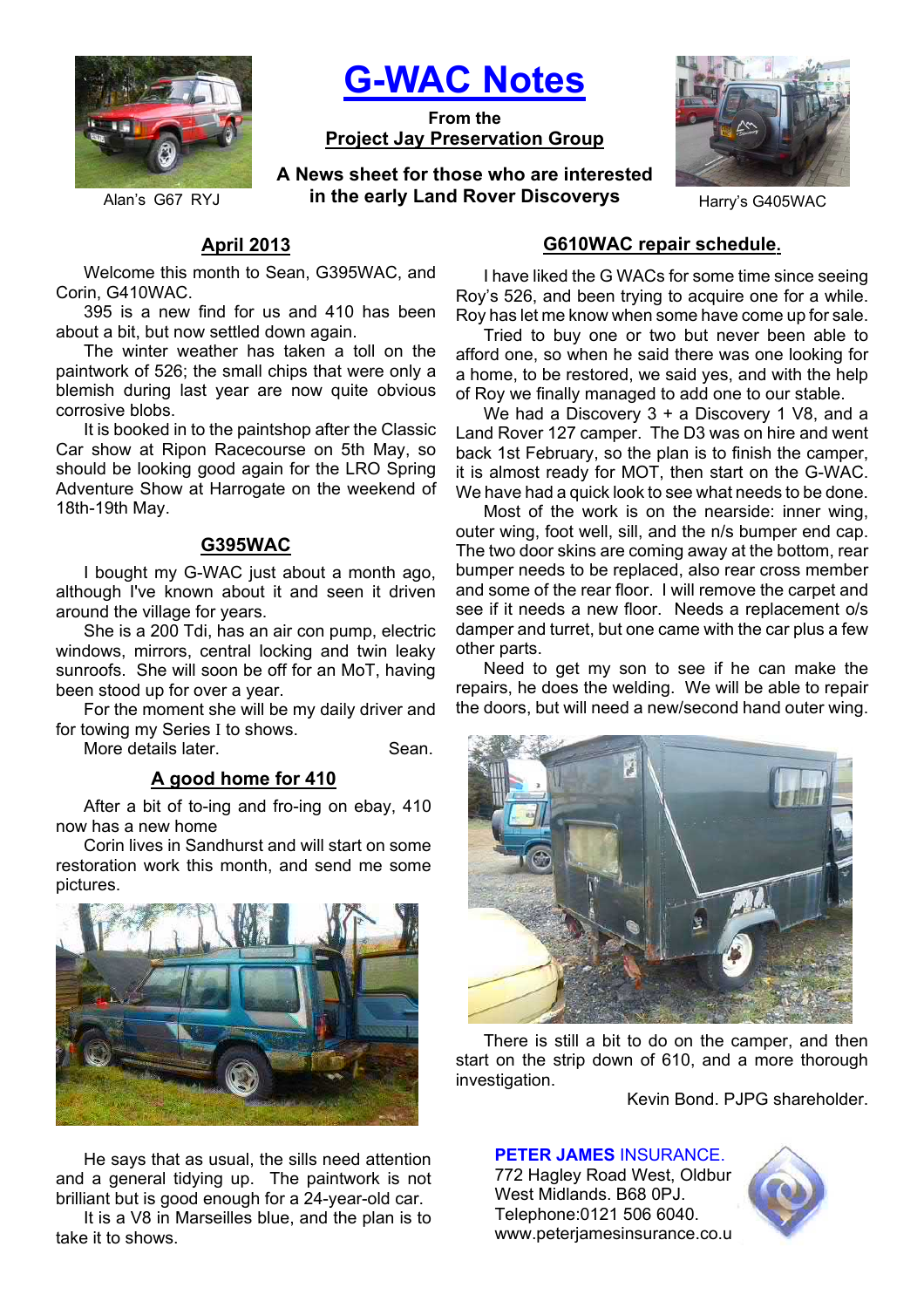### **My first winter with 534**

Well I am almost at the 1 Year anniversary with 534 and still happy. Very much enjoy the trips out we have had, and she has even had to be called upon to do the odd trip to work when the weather has been as its most, how can I put it, Land Rover only conditions.

The worst of the flooding forced me into a situation of a gamble. After trying to get back from Darlington

to Bedale, all routes became rapidly blocked, flooded or ground to a standstill. I took to the small lanes that eventually led me to a small village, where I was flagged down by another Discovery coming the other way informing me that the way was blocked by floodwater, it was suggested that I turn round. I had very few options left and so far it had taken me over an hour to get 10 miles closer to home, so I drove on to find what the chap was talking about and found a large amount of stood water about 100 yds long with a Ford Focus sat in the middle with water up over the bonnet going nowhere.

I sat for a few minutes to think if it would be possible to cross without making a fool of myself. Using my past training in emergency recovery and years of 4x4 experiences, I thought it was possible, but



what really worried me is that my Disco is fitted with a Rover V8, a well known engine for power and a great sound, but also for going weak at the knees at the first sight of water.

I felt that I could make it after our successes at Billing's water run as I couldn't see much difference, apart from the friendly marshal sat at the other end to pull me out if all went wrong. After engaging Low Box and selecting 2nd, off I went with fingers crossed and to my joy I made it to the other side without even a cough or splutter.

We managed to do a total of three shows last year including a run down to Billing towing our trailer, to help Charlie Thorn with marshalling, something I have been involved with since 2005. I was happy with the fuel consumption at £50 each way (for a V8 I was happy)

We have also been to Whitby for a surprise weekend for my birthday in October, organised by my lovely fiancée Holly. In December to January, 534 was called into action, not for the snow or ice (well sometimes) but to ferry Holly to work each day after a slight temporary change in employment.



So far so good, we have had the odd issue along the way, first being the clutch slave cylinder and most recently the headlamp switch. While changing the switch I managed to completely destroy the upper half of the steering column surround, but fingers crossed I managed to get a replacement one before a photo shoot for LRW on the 2nd March.

So the jobs in the list for this year so far are to address the rot issues in the foot wells, and look at sorting out the dent in the roof (caused by a previous owner) and look at having a little bodywork attention on the near side.

Parting shot is on a run out to Tan Hill one afternoon, the highest pub in Britain,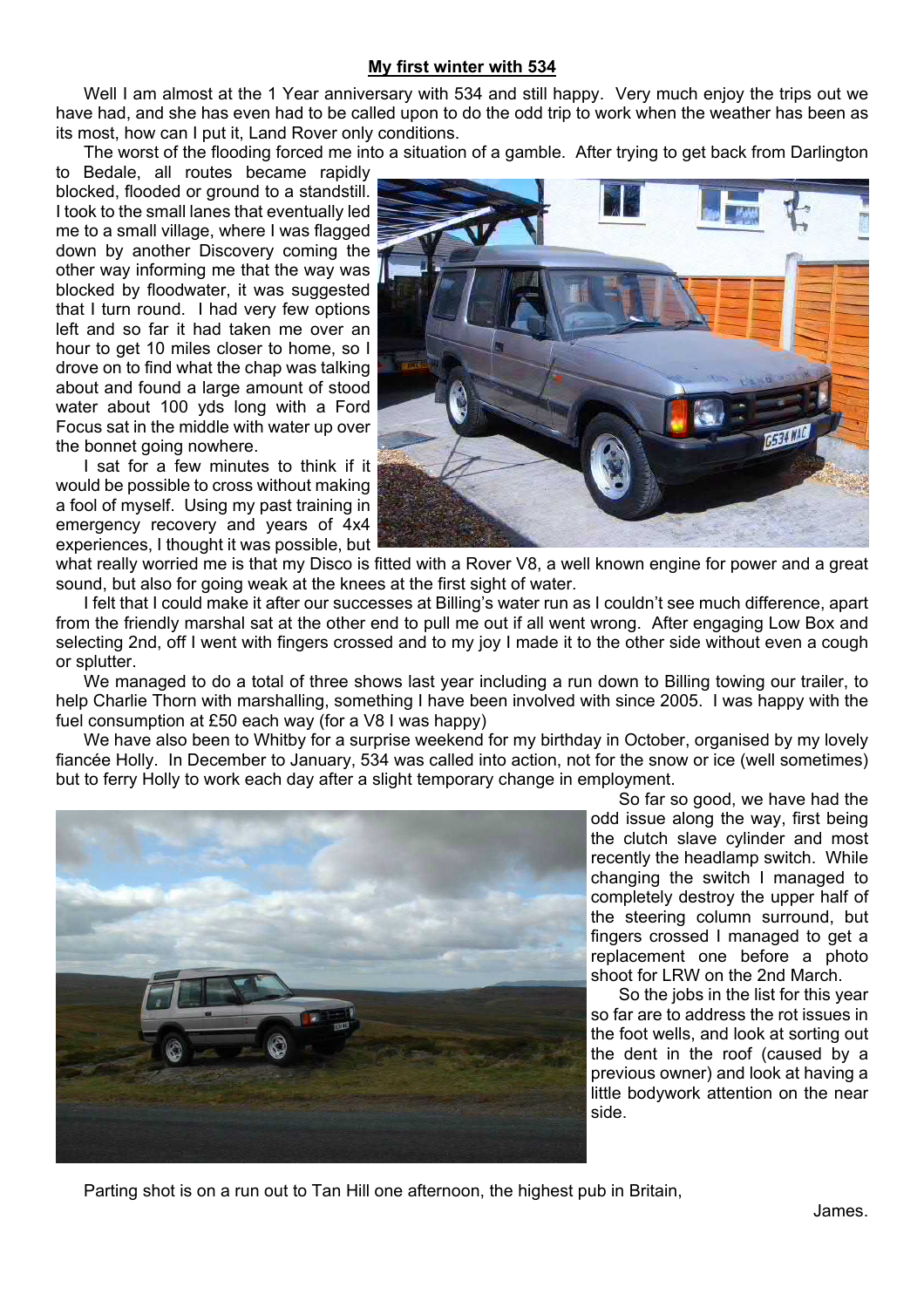#### **Current known owners of launch cars. @ April 2013.**

G457WAC Mark Wheatley G459WAC. (Amphibian) Land Rover<br>
G461WAC COMPONE CONTROLLY G463WAC Ian Rawlings. G465WAC, G478WAC & G526WAC Roy Preston. G469WAC & G524WAC Lee Barnett G470WAC Frank Elson. G480WAC, G482WAC & G486WAC David Ashburner G488WAC COME CONSERVACE CONSERVACT CONSERVACE CONSERVACE CONSERVACE CONSERVACE CONSERVACE CONSERVACE CONSERVAC<br>CONSERVACE CONSERVACE CONSERVACE CONSERVACIÓN DE ROLL DE ROLL DE CONSERVACIÓN DE ROLL DE CONSERVACIÓN DE CONSE G490WAC & G496WAC G510WAC Nick Prior G511WAC Colin Crossley<br>G534WAC Colin Crossley Colin Crossley

John Boucher James Brackenbury

There were 86 cars registered on 01.10.89 from G451WAC to G537WAC, with the exception of G500WAC.

#### **Other known launch cars on DVLA site.**

G466WAC, G477WAC, G494WAC, and G525WAC

#### **Other pre-production, G-WACs and early cars**

G226EAC Discovery Owners Club G279WAC Neal G302WAC Sandy Andrews G308WAC Robin Gray G310WAC Mark Simpson G311WAC Ivor Ramsden<br>G316WAC IVOR Ramsden<br>David Cox G316WAC<br>G395WAC G405WAC <br>G406WAC & G101GEL G406WAC & G101GEL G406WAC & G101GEL<br>G410WAC G563WAC David Spirrett. G601WAC Chris Lowe G603WAC Ian Redfern G610WAC Kevin Bond G611WAC Jamie Menzies<br>G635WAC Jamie Menzies<br>Alec Gatherer

B62 COH & C60 JKG<br>
C742HUH Philip Bashall (The Dunsfold Collection)<br>
Charles Whitaker Charles Whitaker G513DHP Project Jay Preservation Group Sean Coleman Corin Messenger Alec Gatherer

**xxxxxxxxxxxxxxxxxxxxxxxxxxxxxxxxxxxxxxxxxxxxxxxxxxxxxxxxxxxxxxxxxxxxxxxxxxxxxxxxxxxx**

A482JAC Joel Prior G41 VHA Simon Tinkler G43 KWO Victor Mitchell G67 RYJ Alan Mitchell G234CBG G374UYR Jack Straw G442AJM Scott Seacombe G466KUH Tom Partridge G553OWD J Herod. G656RYB Graham Welch<br>G711YRY G711YRY Beter Hares G711YRY Peter Hares<br>G757SGX Paul Bishop G767NRH David Ashburner<br>G834FPR Sue Virgin G834FPR Sue Virgin G942UTT **Keith Taylor** G987LKU Andy Green H776POJ Duncan Campbell H871EWK Mark Hardwick J140OAC Ambulance J463HVK Ambulance William Wallace 3656 TW 24 Keith S L Daffern. (France) AZ-829-TJ Raymond Bechetoille (France) Camel. Awaiting export to the USA Robert Blanchard (USA)

Glyn Jones Paul Bishop Mike E Hall